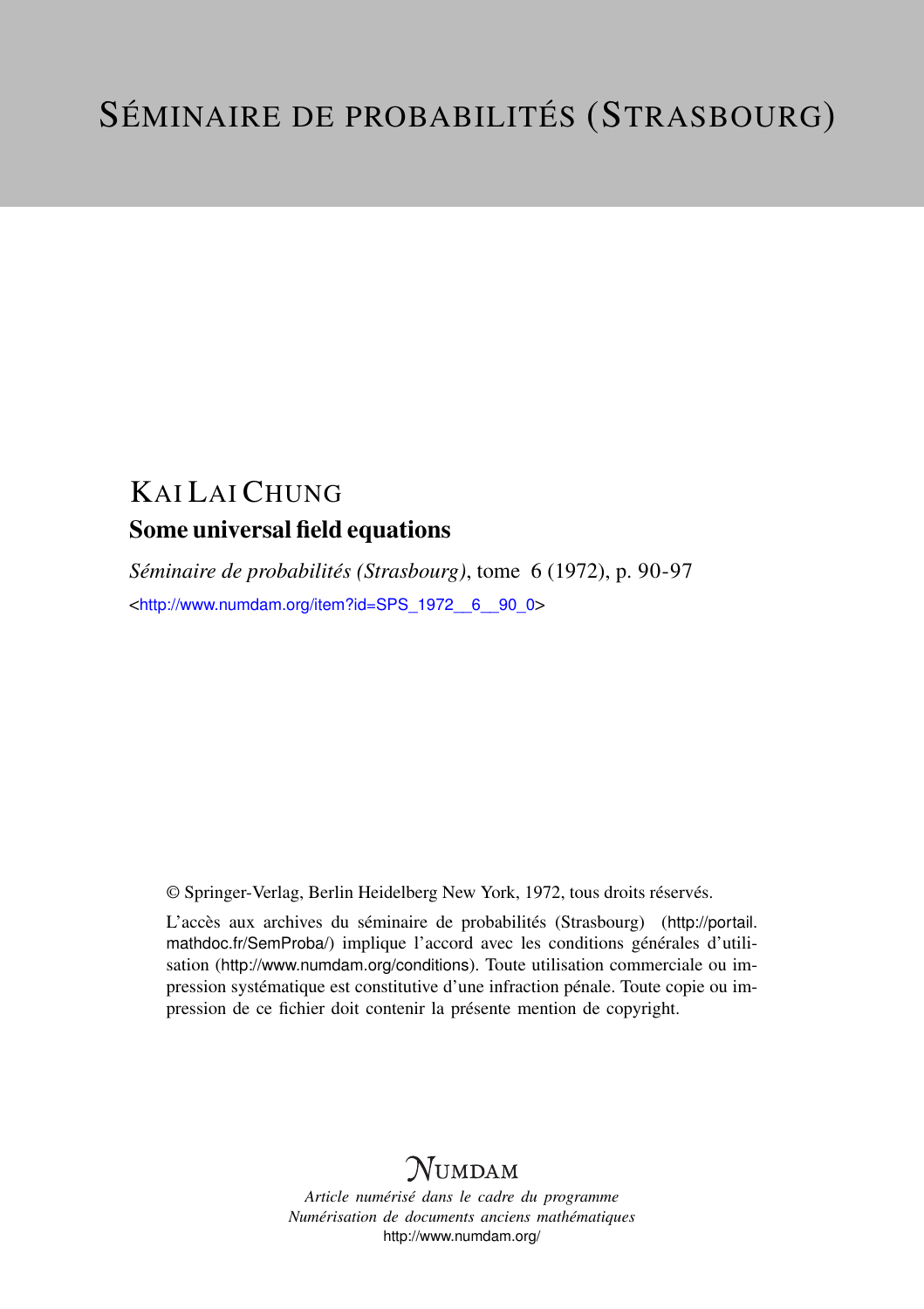## SOME UNIVERSAL FIELD EQUATIONS

Kai Lai Chung\*

The results below concern a general stochastic process, a general time T, and the splitting of fields occasioned by T. These things are discussed under this generality in  $\begin{bmatrix} 1 \end{bmatrix}$  , and may become more relevant now that other times (such as last exit time) are coming into their own. When the general results are applied to the case of a homogeneous Markov process and optional times, they can simplify certain standard arguments to a considerable extent. An example is the treatment of so-called "times of discontinuity of the fields  $\mathfrak{F}_{t}$ " (see e.g.  $[2; p. 171 \text{ ff}]$ ). The main idea here is a consistent use of the left field  $\mathfrak{F}_{m}$ . Incidentally, formula (5) below may be regarded as a random solution to Zeno's paradox on the flow of time.

 $X = \{X_t, t \ge 0\}$  is a Borel measurable stochastic process defined on  $(\Omega, F, P)$  and taking values in  $(E, \mathcal{E})$ , a topological space with its Borel field. The topology may be considerably more general than the usual assumption of "locally compact with countable base," but we will leave this point moot. Let o (...) denote the Borel field generated by the random variables within the brackets;  $\mathcal{F}_{\infty} = \mathcal{F}_{\infty} = 0$   $(X_{\infty}, 0 \le s < \infty)$ ,  $\mathfrak{F}_{t}$ =  $o(X_{s}, 0 \leq s \leq t)$ ; we assume that  $(\mathfrak{F}_{\infty}, P)$  is a complete probality space and  $\mathbf{F}_{t}$  is augmented with all P-null sets in  $\mathbf{\widetilde{F}}_{\infty}$ . We are not preoccupied with optional or co-optional times so will review some notso-well known general facts about an arbitrary positive random variable  $T \in \mathcal{F}_{\infty}$ . We define  $\mathfrak{X}_{\Gamma-}$  to be the Borel field generated by sets of the form

<sup>\*</sup> Work was supported in part by Air Force Contract F44620-67-C-0049, Stanford University, Stanford, California.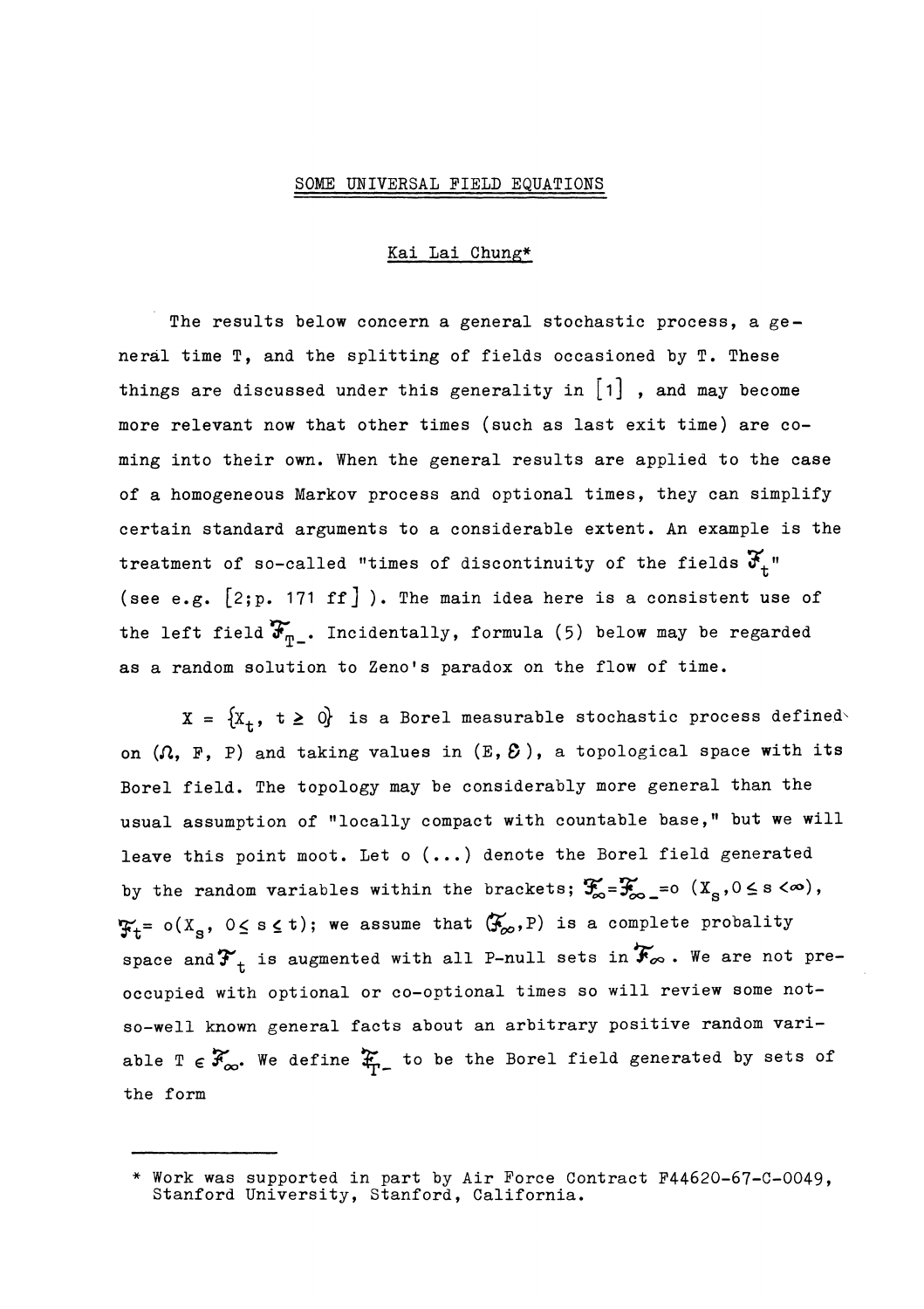$$
\text{$(T > t)$} \cap \bigwedge\nolimits_t \quad \text{where} \quad t \geq 0 \quad \text{and} \quad \bigwedge\nolimits_t \, \in \, \mathfrak{F}_t$ ;}
$$

and

,

$$
\mathfrak{F}_{T^+} = \bigwedge_{n=1}^{\infty} \mathfrak{F}_{(T^+\frac{1}{n})^-} \quad .
$$

It is known [1] that when T is (loosely) optional,  $\mathfrak{F}_{m_{+}}$  coincides with the usual field with this notation. We put

$$
\mathfrak{F}_{\mathbb{T}}^{\mathbf{f}} = \sigma(X_{\mathbb{T}+\mathbf{t}}, \ \mathbf{t} \ge 0) ,
$$
  

$$
\mathfrak{F}_{[\mathbb{T}, \mathbb{T}+\mathbf{u})} = \sigma(X_{\mathbb{T}+\mathbf{t}}, \ 0 \le \mathbf{t} < \mathbf{u}) .
$$

All these fields are augmented by all P-null sets in  $\mathfrak{F}_{\infty}$  The process X is said to be right (left) continuous or to have right (left) limits iff all its paths have the said property.

Lemma. If X has right (left) limits everywhere, then

$$
\mathbf{x}_{\mathbf{T}^+} \in \mathbf{F}_{\mathbf{T}^+} \quad [\mathbf{x}_{\mathbf{T}^-} \in \mathbf{F}_{\mathbf{T}^-}] \ .
$$

Proof. We prove the right version since the other is quite similar. First suppose T is countably valued taking values in the countable set Q. Then for each  $q \in Q$ , and  $A \in \mathcal{C}$ :

$$
\{T = q; X(q) \in A\} = \bigcap_{n} \{T + \frac{1}{n} > q; X(q) \in A\} \cap \{T = q\}.
$$

Since

$$
\{T + \frac{1}{n} > q; X(q) \in A\} \in \mathfrak{F}_{T + \frac{1}{n}}.
$$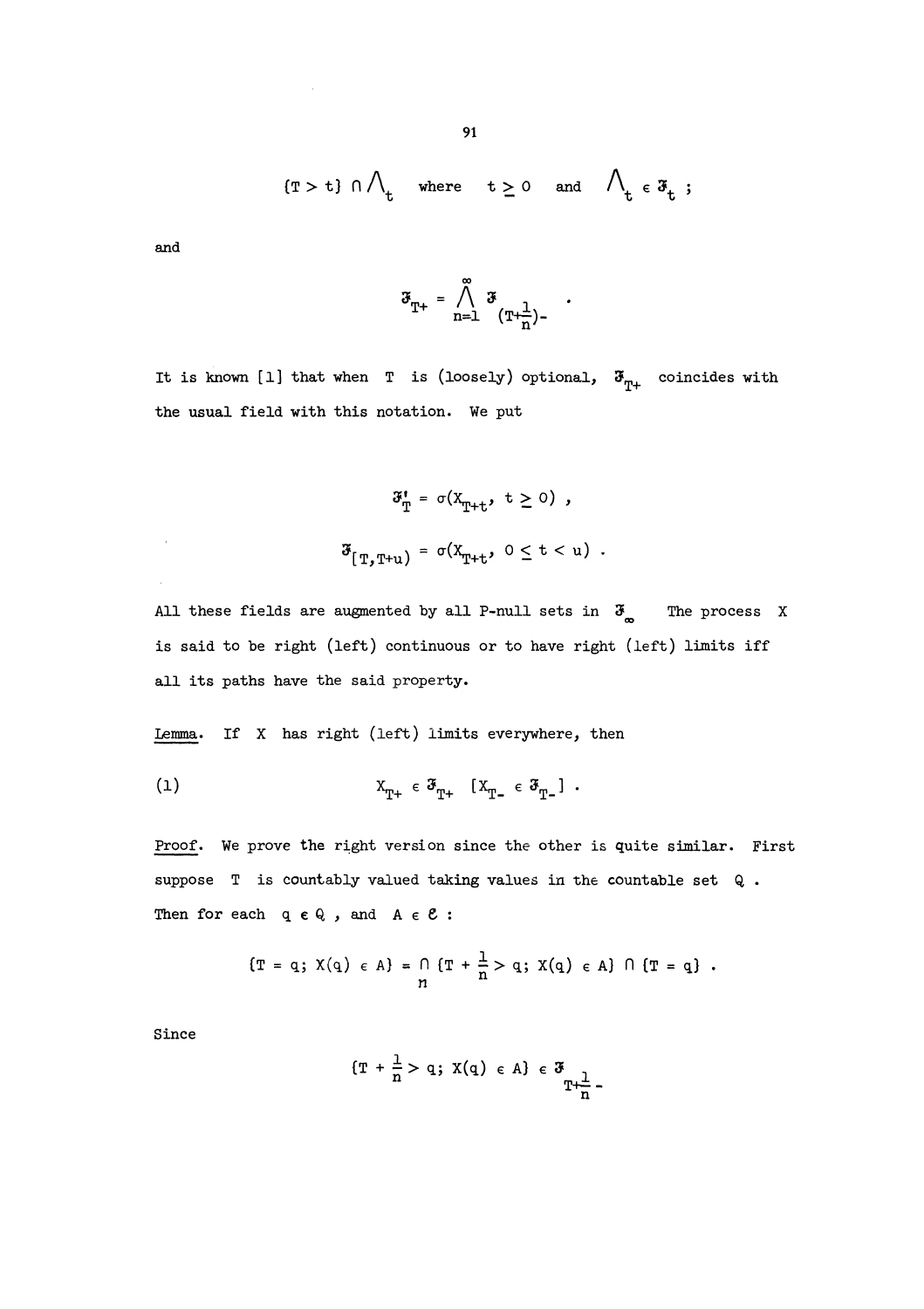and this set decreases when n increases, the intersection over all n belongs to  $\mathfrak{F}_{m+}$ . Since  $T \in \mathfrak{F}_{m+}$  this establishes (1) for a countably valued T . In the general case we approximate T by  $T_n = 2^{-n} [2^n T + 1]$ to get

$$
x_{T^+} = \lim_n\,x_{T_n} \,\,\epsilon \bigwedge_n\,\, \mathfrak{F}_{T_n^+} = \mathfrak{F}_{T^+}\,\,\cdot\,\quad \|
$$

Proposition 1. Let X be either right or left continuous, and T be any positive random variable. Then we have

$$
\mathfrak{F}_{_{\infty}} = \mathfrak{F}_{_{\mathrm{T}}} \setminus \mathfrak{F}_{_{\mathrm{T}}}.
$$

Remark. The assumption of right continuity can be relaxed. For example, the right stochastic continuity of the post-T process  $\{X(T+t), t \geq 0\}$  is sufficient. But we do not know reasonable conditions to insure the latter.

Proof. If T is countably valued, then clearly  $X_{\eta_{+}} \in \mathfrak{F}_{\infty}$  for every  $t \geq 0$ . For a general T, approximate T from right or left according as X is right or left continuous. It follows that the left member of (2) includes the right. To prove the opposite inclusion it is sufficient to show that each  $X_t$  belongs to the right member of (2). Let  $A \in \mathcal{E}$ , then

(3) 
$$
\{X_t \in A\} = \{X_t \in A; T < t\} \cup \{X_t \in A; T = t\} \cup \{X_t \in A; T > t\};
$$

call the three sets on the right  $\bigwedge_{1}$ ,  $\bigwedge_{2}$  and  $\bigwedge_{3}$ . Since  $T \in \mathfrak{F}_{T}$ ,

$$
\bigwedge_{2} = \{x_{T} \in A; T = t\} \in \sigma(x_{T}, T) \subset \sigma(x_{t}) \bigvee \mathfrak{F}_{T}.
$$

By definition of  $\mathfrak{s}_{_{T_-}}$ ,  $\bigwedge_{\mathfrak{Z}} \epsilon \mathfrak{s}_{_{T_-}}$ . Finally, we write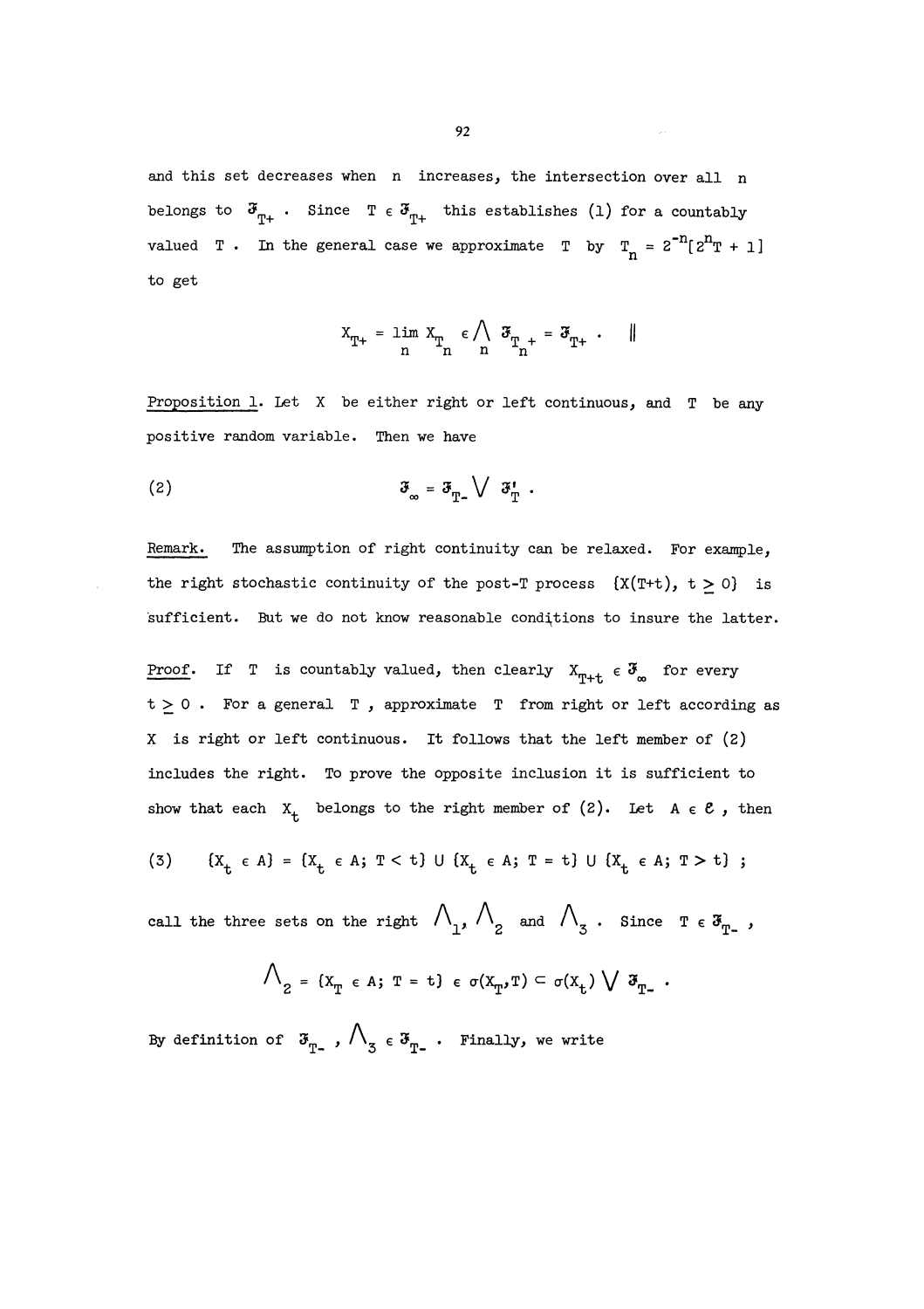$$
\bigwedge\nolimits_{1} = \{X(T^{+}(t-T)) \in A; T < t\} .
$$

According as X is right or left continuous, we have

$$
I_{\{T
$$

with "+" or "-". For each n, the approximating random variable belongs to  $\mathfrak{F}_{T_{-}}\setminus\mathfrak{F}_{T_{-}}'$  because  $(T < t) \in \mathfrak{F}_{T_{-}}$ . It follows that  $\bigwedge_{1}$  belongs to the right member of (2) as well as  $\Lambda$ <sup>2</sup> and  $\Lambda$ <sub>3</sub>. Hence so does  $\mathbf{x}_{t}$  by (3), since A is arbitrary.  $\|\cdot\|$ 

Proposition 2. Let X be right continuous and suppose T is such that: for any  $M \in \mathfrak{F}_{\mathbb{T}}'$ :

$$
\text{(4)} \quad \text{P(M} \mid \mathfrak{F}_{\text{T}^+} \text{)} = \text{P(M} \mid X_{\text{T}} \text{)} \quad \text{on} \quad \text{{\{T < \infty\}}},
$$

then we have

$$
\mathfrak{F}_{\mathbf{T}^+} = \mathfrak{F}_{\mathbf{T}^-} \bigvee \sigma(\mathbf{X}_{\mathbf{T}})
$$

where strictly speaking  $x_T$  should be replaced by  $x_T I_{T<\infty}$  in (5) since  $X_{\infty}$  is not defined.

<u>Proof</u>. Let  $\bigwedge \varepsilon \mathfrak{F}_{T^-}$ , then since  $\mathfrak{F}_{T^-} \subset \mathfrak{F}_{T^+}$  we have by (4):

$$
P\{\bigwedge \cap M \mid \mathfrak{F}_{T^+}\} = I_{\bigwedge} P\{M \mid \mathfrak{F}_{T^+}\} = I_{\bigwedge} \varphi(X_T)
$$

where  $\varphi$  is a function in  $\ell$ . Since X is right continuous, it follows from Proposition 1 that sets of the form  $\bigwedge \cap M$  above generate  $\mathfrak{F}_{\infty}$ . Thus for any  $H \in \mathfrak{F}_{\infty}$ :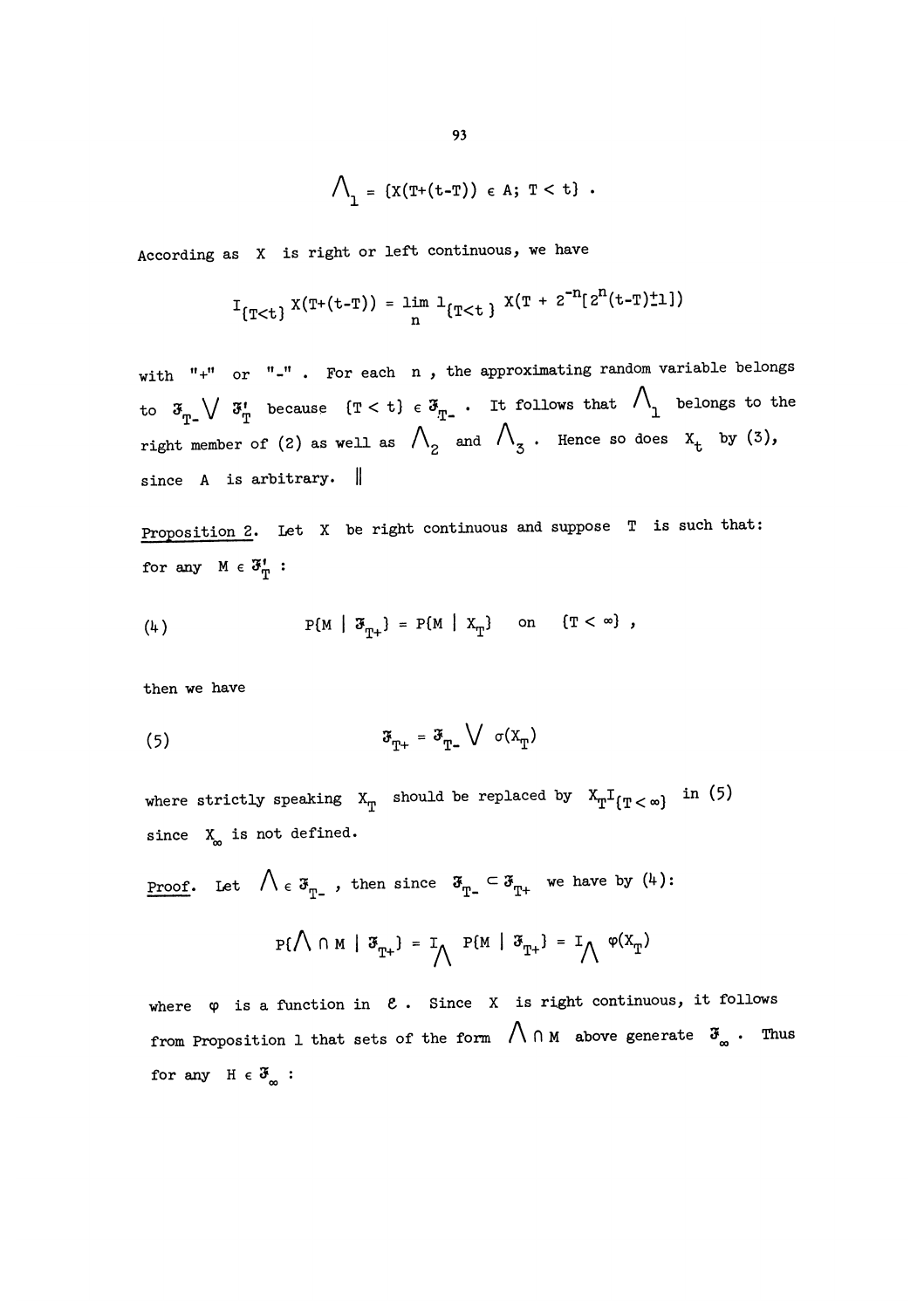$$
P\{H \mid \mathfrak{F}_{T^+}\} \in \mathfrak{F}_{T^-} \bigvee \sigma(X_T)
$$

since all fields are augmented. In particular, if we take  $H \in \mathfrak{F}_{m_+} \subset \mathfrak{F}_{\infty}$ , we conclude thus

(6) 
$$
\mathfrak{F}_{T^+} \subset \mathfrak{F}_{T^-} \bigvee \sigma(X_T) .
$$

Conversely since X is right continuous,  $X_T \in \mathfrak{F}_{T^+}$  by the Lemma. Hence the opposite inclusion to  $(6)$  is also true.  $\parallel$ 

Corollary 1 below is stated here only for comparison with an older formulation (see [2]), in which X is a homogeneous Markov process and the  $T_n$  's are optional.

Corollary 1. Under the hypothesis of Proposition 2, if  $(T_n)$  is optional,  $T_n$   $\uparrow$   $T$  , and

$$
(7) \t\t x_T I_{T<\infty} \t\t \in \bigvee_n \t x_{T_n^+}
$$

then

$$
\mathfrak{F}_{\mathbf{T}^+} \subset \bigvee_{\mathbf{n}} \mathfrak{F}_{\mathbf{T}_{\mathbf{n}^+}}
$$

Proof. We have (see [1])

$$
\mathfrak{F}_{_{T-}} = \bigvee_n \mathfrak{F}_{_{T_n^-}} \subset \bigvee_n \mathfrak{F}_{_{T_n^+}} \ .
$$

Hence (8) follows from  $(5)$  and  $(7)$ .

Corollary 2. For a Hunt process, "accessible" = "previsible."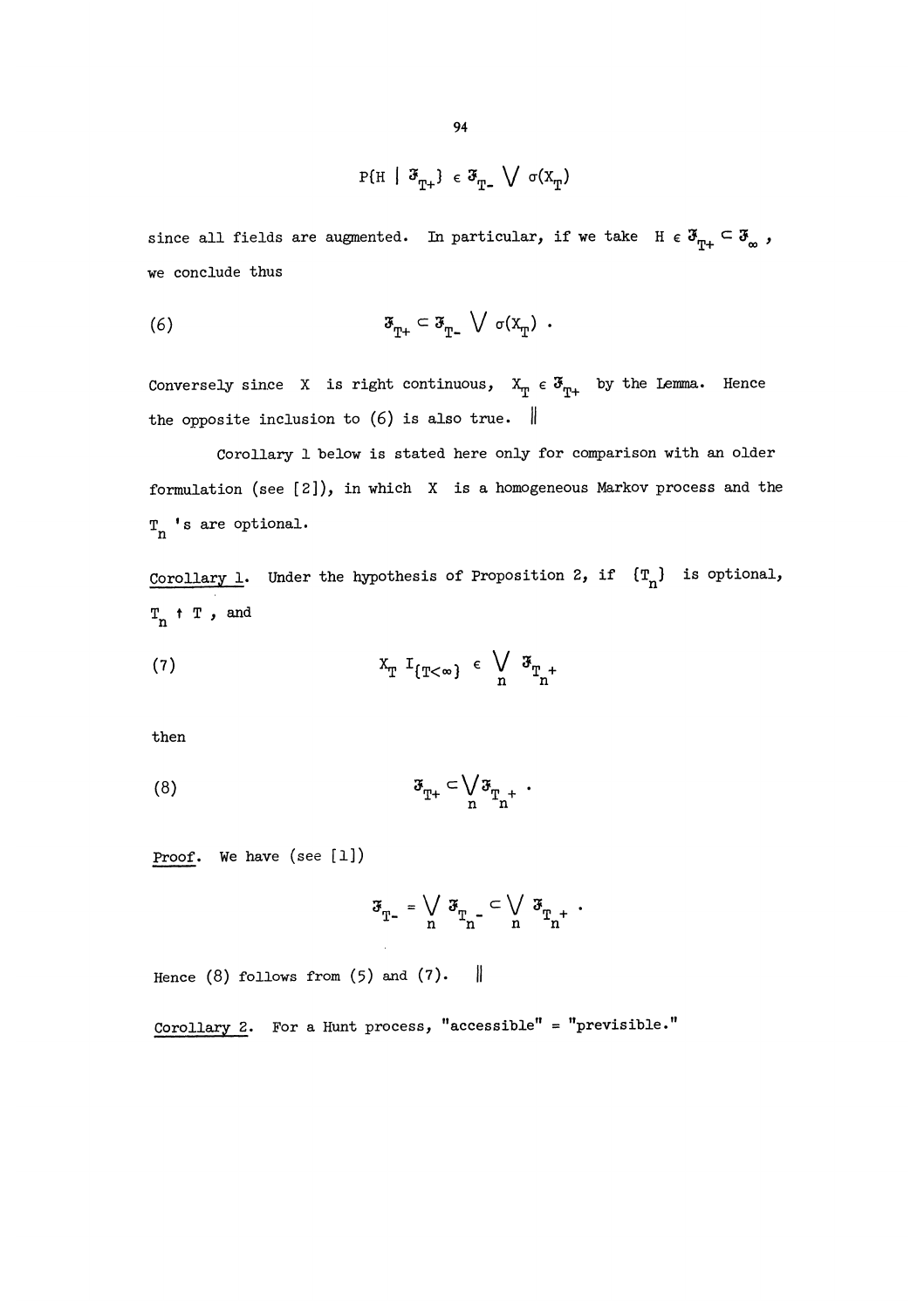<u>Proof</u>. Let T be previsible and  $(T_n)$  announce T, namely  $T_n \leq T$  for all n and  $T_n$   $\uparrow$  T. Then by quasi left continuity,

$$
X_T = \lim_{n} X_T \qquad \text{on} \qquad \{T < \infty\}.
$$

Since  $X_{T_n} \in \mathfrak{F}_{T_{n^+}} \subset \mathfrak{F}_{T_{-}}$  it follows that  $X_T$   $I_{\{T<\infty\}} \in \mathfrak{F}_{T_{-}}$  and consequently by (5),  $\mathfrak{F}_{\mathfrak{p}_+} = \mathfrak{F}_{\mathfrak{p}_-}$ . The conclusion then follows from Dellacherie's criterion: "if  $\mathfrak{F}_{m_+} = \mathfrak{F}_{m_-}$  for each previsible T, then accessible =  $previsible."$   $\parallel$ 

For an optional  $T$ , the condition  $(4)$  is the usual strong Markov property. Can we weaken this condition and still get (5)? Intuitively, a "0-1 law at T" should be sufficient. The following result shows that only the "future germ field" at T is involved, but it seems difficult to disentangle it from the past.

Proposition 3. Suppose X is right continuous. Then for any  $t \geq 0$ :

$$
\mathfrak{s}_{\mathbf{T}+\mathbf{t}^-} \subset \mathfrak{s}_{\mathbf{T}^-} \setminus \mathfrak{s}_{\mathbf{T},\mathbf{T}^+\mathbf{t}} ;
$$

(10) 
$$
\mathfrak{F}_{T+t+} = \bigwedge_{n} \left[ \mathfrak{F}_{T-} \bigvee \mathfrak{F}_{T,T+t+n^{-1}} \right] .
$$

Proof. A generating set of  $\mathfrak{s}_{\text{r+t-}}$  is of the following form:  $\{T+t > r; X_r \in A\} = \{T > r; X_r \in A\} \cup \{T = r; X_r \in A\} \cup \{r-t < T < r; X_r \in A\}$ where A  $\epsilon$  C . Call the three sets on the right  $\bigwedge_{i=1}^n \bigwedge_{i=2}^n$  and  $\bigwedge_{i=3}^n$ . By definition,  $\bigwedge_{1}^{\mathcal{B}} \in \mathcal{F}_{T^-}$ ,  $\bigwedge_{2}^{\mathcal{B}} \in \sigma(T; X_T)$ . Using the same approximation as in the proof of Proposition 1, we have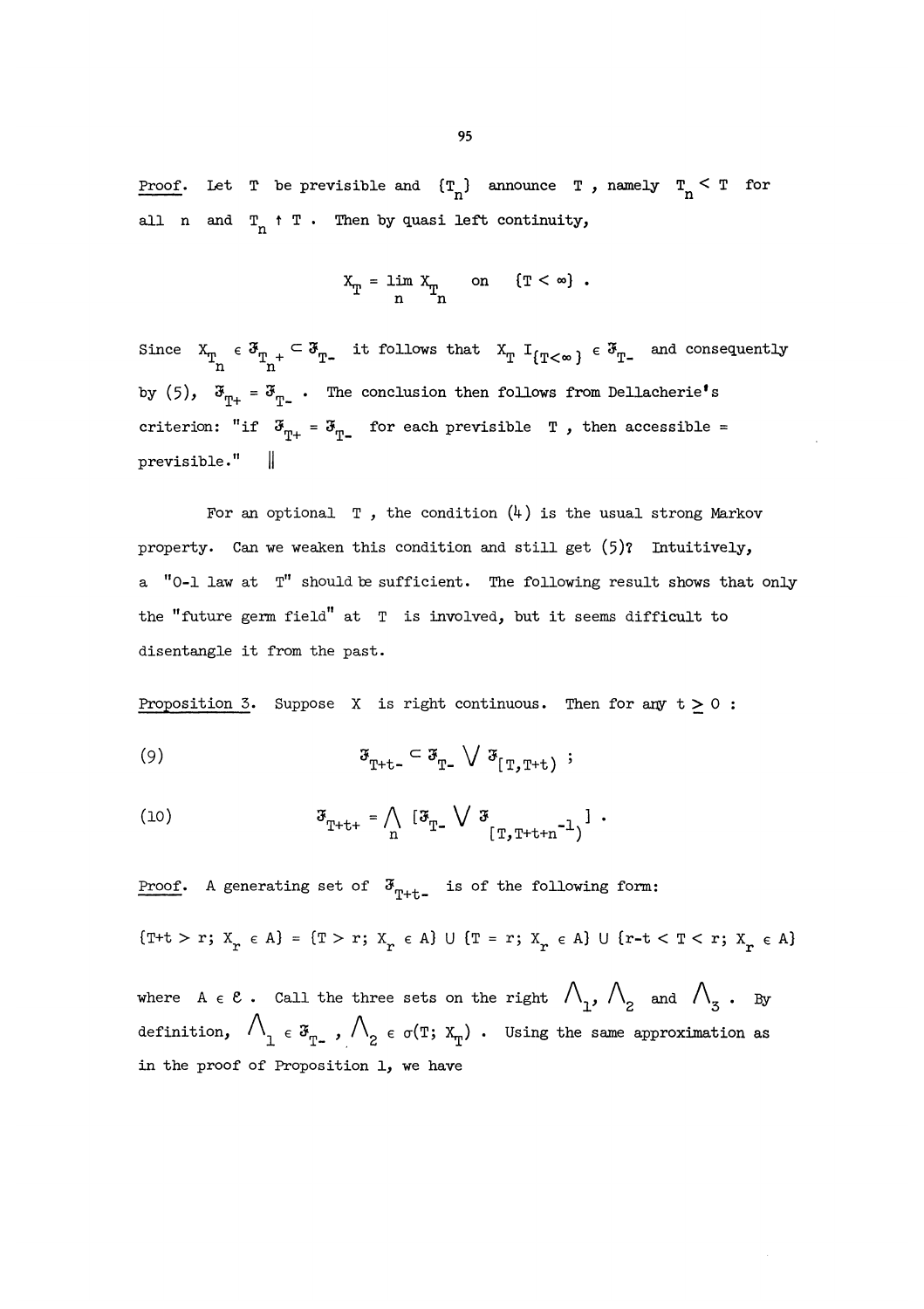$$
\bigwedge\nolimits_{\mathfrak{Z}} = \{ 0 < r - T < t; \ X(T+(r-T)) \in A \} \in \mathfrak{F}_{[T,T+t)} \ \bigvee \ \sigma(T) \ .
$$

Hence (9) is true. It follows that

$$
\mathfrak{F}_{\mathbb{T}+\mathfrak{t}+n^{-1}} \subset \mathfrak{F}_{\mathbb{T}^{\mathbb{L}}} \vee \mathfrak{F}_{\mathbb{T},\mathbb{T}+\mathfrak{t}+n^{-1}}.
$$

Intersecting over  $n$ , we see that (10) is true provided "=" is replaced by " $\subset$ ". But for any  $s \in [0, t+n^{-1})$ , we have

$$
x_{T+s}\;\in\; \mathfrak{F}_{T+s+}\;\subset\; \mathfrak{F}_{T+t+n^{-1}\_\sim}\;\;.
$$

Hence the opposite inclusion to (ll) is also true, and consequently the right member of (10) is included in

$$
\bigwedge_{n} \mathfrak{F}_{T+t+n} - 1 = \mathfrak{F}_{T+t+}.
$$

This establishes  $(10)$ .

We do not know if the right member of (10) can be replaced by the smaller Borel field

$$
\mathfrak{F}_{\mathbb{T}^-} \vee \big(\bigwedge_{n} \mathfrak{F}_{[\mathbb{T}, \mathbb{T}^{\pm t+n^{-1}}]} \big) \ .
$$

Under the conditions of Proposition 2, this is true for  $t = 0$ , and in fact the above is then equal to the even smaller Borel field on the right side of (5). Of course this does not mean that

$$
\bigwedge_{n} \mathfrak{F}_{T,\mathbb{T}+n^{-1}} = \sigma(X_{\mathbb{T}})
$$

as a random version of the 0-1 law.